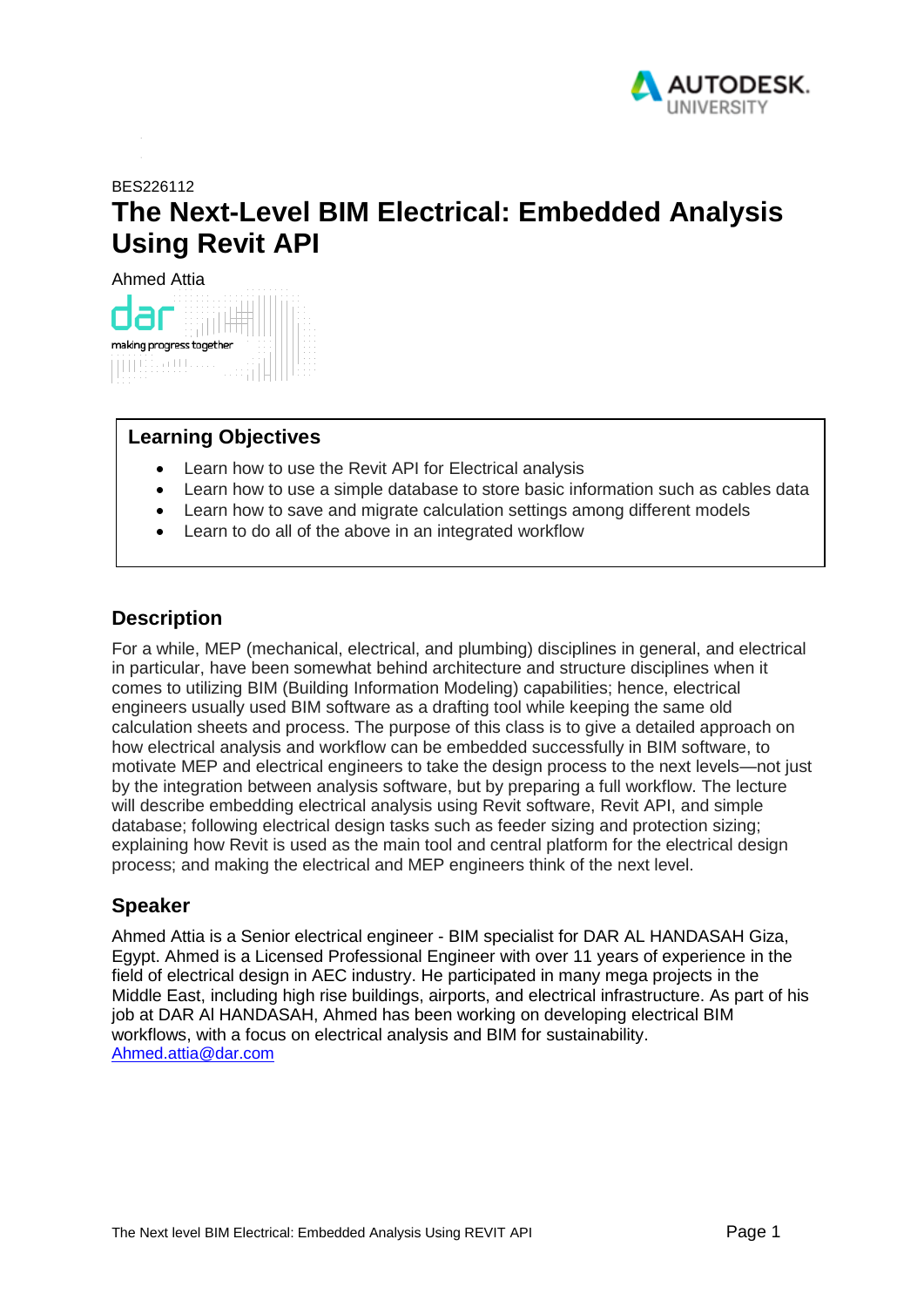

# <span id="page-1-0"></span>**Contents**

| The Next-Level BIM Electrical: Embedded Analysis Using Revit API  1 |  |
|---------------------------------------------------------------------|--|
|                                                                     |  |
|                                                                     |  |
|                                                                     |  |
|                                                                     |  |
|                                                                     |  |
|                                                                     |  |
|                                                                     |  |
|                                                                     |  |
|                                                                     |  |
|                                                                     |  |
| 1 <sub>1</sub>                                                      |  |
| 2.                                                                  |  |
| 2.1.                                                                |  |
| 3.                                                                  |  |
| 4.                                                                  |  |
| 5.                                                                  |  |
|                                                                     |  |
|                                                                     |  |
|                                                                     |  |
|                                                                     |  |
|                                                                     |  |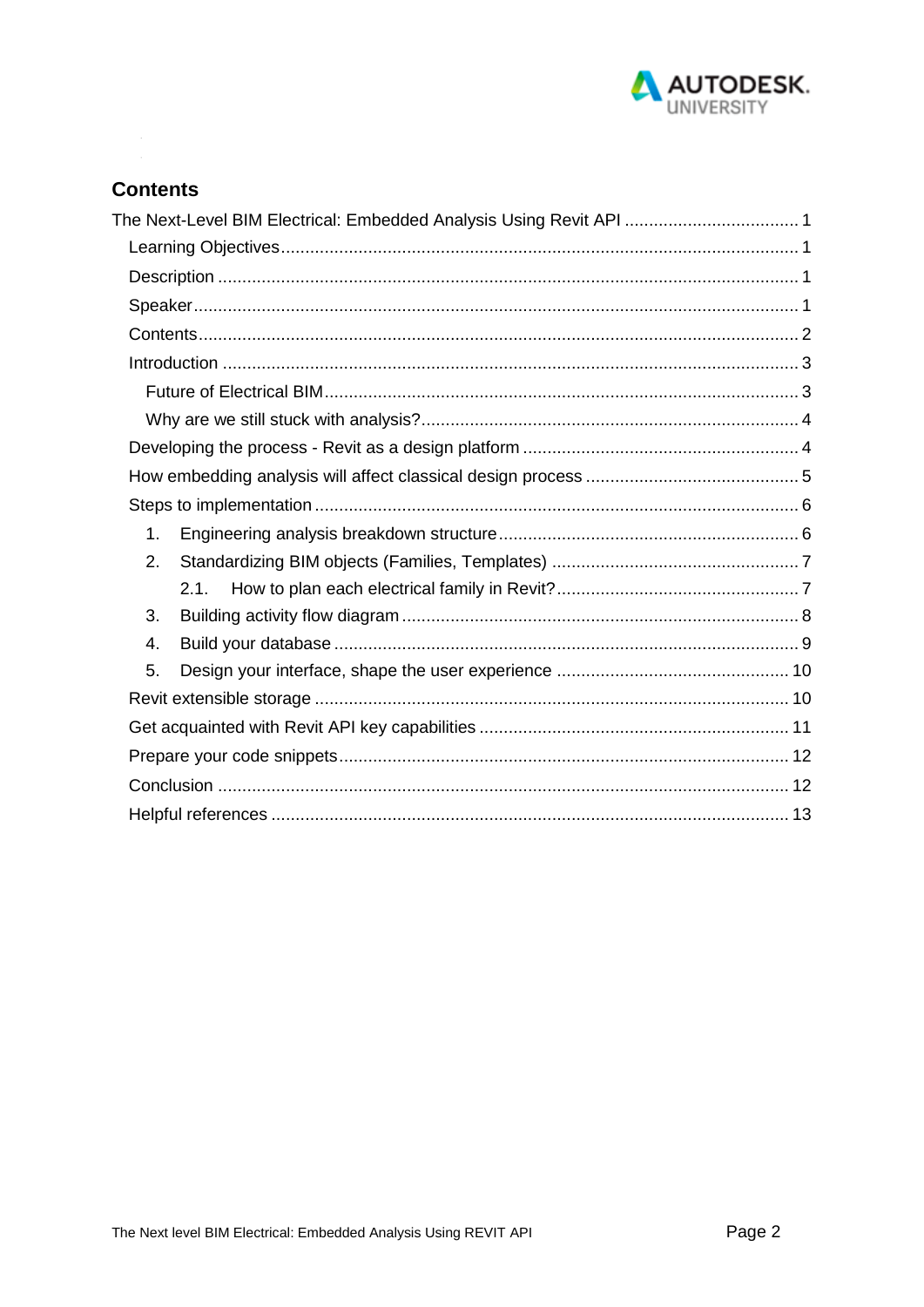

### <span id="page-2-0"></span>**Introduction**

How should Revit affect electrical design?

Save design time? Save budget and man-hours? Improve design accuracy? Cut on resources?

Our goal is all of this and it's called optimization (Fig.1), geometry-based disciplines like Architecture and structure are approaching that goal, but for MEP and electrical especially, we are still far behind it, although the real value of BIM is in leveraging the information contained in model, MEP still lacks a lot of needed information to be present. Since we are still struggling with the second step of our path which is integration, various electrical design tasks are still far from being performed by BIM software and our ultimate target until now has been to get the data in and out of the model while keeping our old process and calculation sheets, why are we still stuck at this point?, that is the question to ask.

### <span id="page-2-1"></span>**Future of Electrical BIM**

Although we can develop considerable quality electrical models, the large part of our design tasks which comprises of advanced analysis like cable sizing and short circuit calculations still can't be done inside Revit (few add-ins are available for analysis with many limitations), and that makes Revit for us like an intelligent drafting tool.

Integration with external software is still limited, with major analysis software moving slowly into BIM, and integration with our classical excel sheets will not enable us of automating the process to eliminate time waste and maximize accuracy as mentioned before.

This handout will present how Revit can be used as a "design platform" that includes most electrical design tasks using Revit API capabilities and a simple methodology.

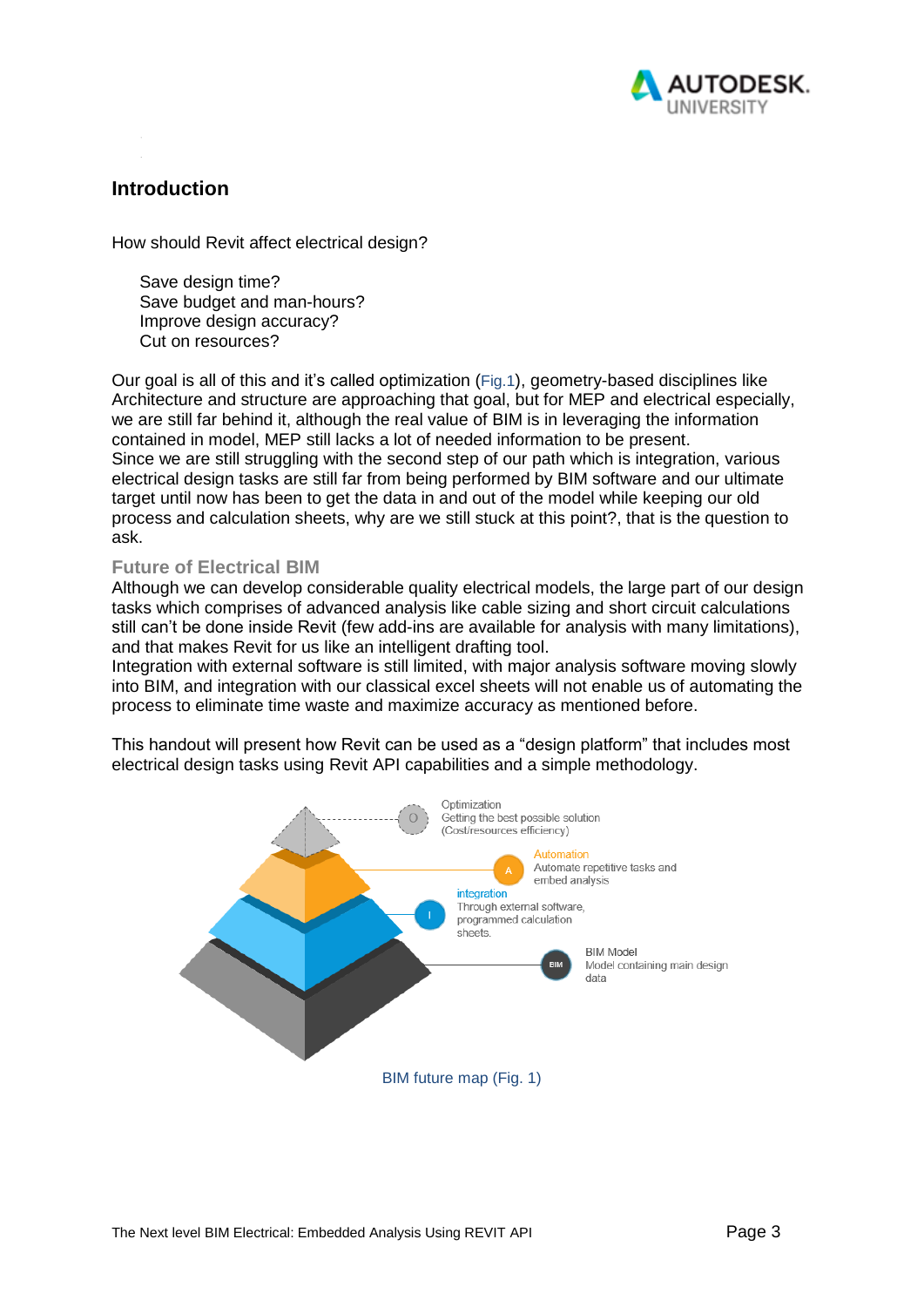

<span id="page-3-0"></span>**Why are we still stuck with analysis?** 

MEP analysis and electrical especially are falling behind the BIM development steps, although it is possible to embed analysis inside Revit, finding a full global solution is still hard for the following reasons(Fig.2):

- Most of the commonly used analysis software packages still aren't equipped with usable Revit add-ins or any form of communication with Revit
- Engineers perform different types of analysis that are usually dependent on each other and interconnected where they feed into each other and include referencing tables, charts, in addition to multiple conditions that will even lead to using different formulas.
- External software packages already offering Revit integration capability doesn't comply with all codes or regulations, while code complying software might not offer integration.
- When analysis is done using programmable in-house excel sheets, because they offer a flexibility of "experience-based assumptions", and integration with Excel will be limited to import/export only.



Obstacles facing BIM for analysis (Fig. 2)

## <span id="page-3-1"></span>**Developing the process - Revit as a design platform**

Turning Revit into a "design platform" with embedded analysis capabilities might be a better option than keeping the classical workflow while using Revit at the same time or reverting to unavailable 'seamless" integration with external software.

Revit thankfully offers the option of using its API "Application programming interface" to add extra capabilities to the standard package through an "add-in".

But to perform advanced analysis through the API, we must develop a vision of the expected "closed loop" design workflow and a methodology to embed analysis which are more important than advanced programming skills, such process should consist of or at least satisfy the purpose behind each of the following (Fig.3):

- An external database that contains all necessary external data required for analysis such as equipment manufacturer data, standard ratings.
- Global settings input to customize analysis based on different regulations, design conditions, engineering decision, etc.…,
- Revit with embedded analysis logic and calculations using the API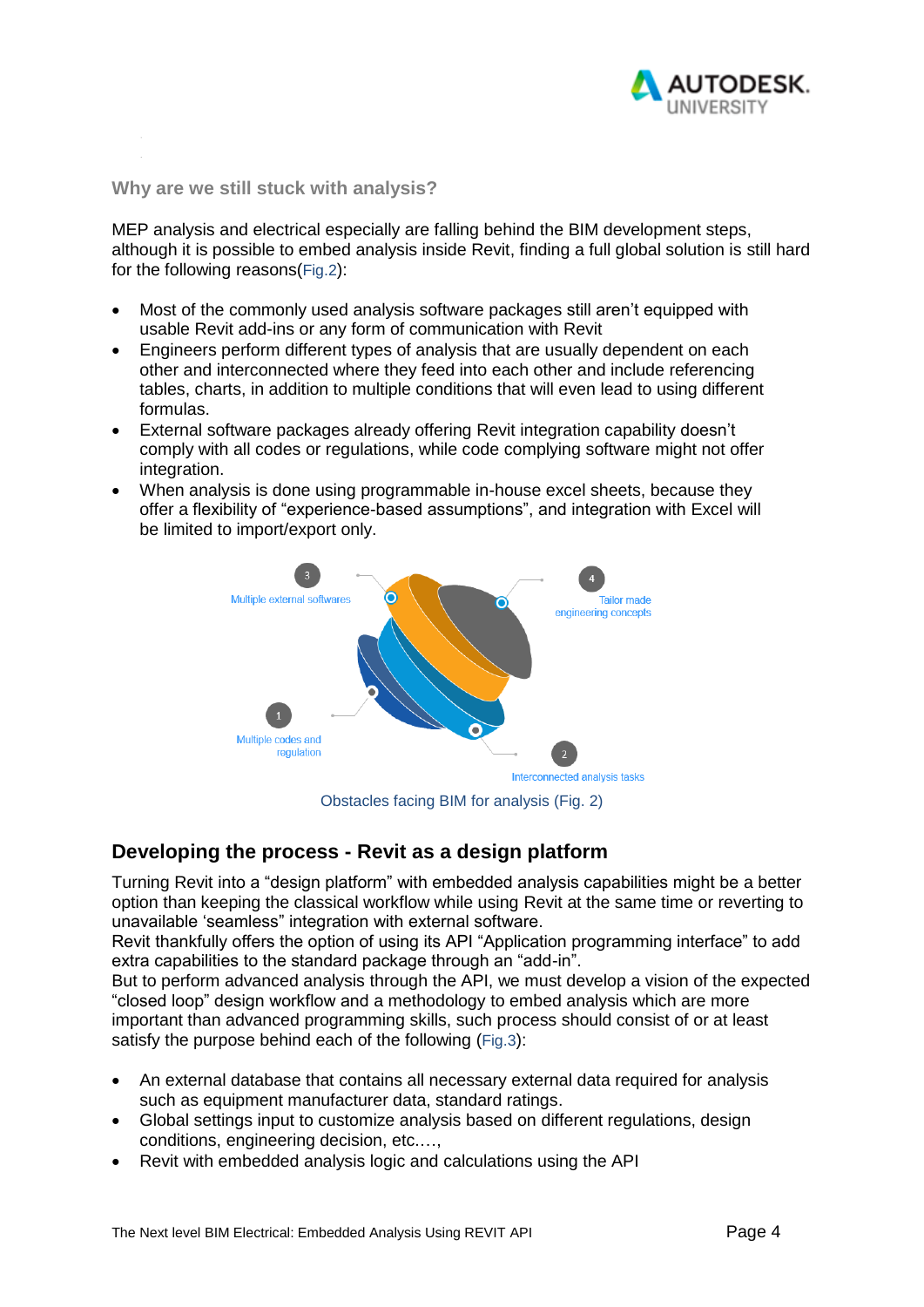

- User preferences, default settings data storage, ability to track model changes, etc... (Check Revit extensible storage pag.10)
- Additional custom user interfaces allowing engineer input of calculation settings or viewing/editing analysis database



Design Platform (Fig. 3)

## <span id="page-4-0"></span>**How embedding analysis will affect classical design process**

To better assess the effect of automating electrical analysis inside Revit on the electrical design process, we need to define the classical design process in more detail and divide into generic tasks. Showing how automation would affect the overall accuracy and productivity. This are the main tasks which are performed in any design process:

- Concept and design criteria
- Data input
- Calculation
- Data tabulation i.e. panel schedules, feeder data schedules, etc.
- Drafting and layout
- Re-design or design changes

Now we can easily define affected tasks:

- $\triangleright$  for data input, automation would save a lot of time by minimizing the task or eliminating it completely in some cases.
- $\triangleright$  calculations would save the time of repeating data input inside design software or export from BIM software.
- $\triangleright$  data tabulation would be eliminated entirely by the use of standard templates and carefully planned parameters.

not to mention higher overall accuracy and fewer errors in case of design changes.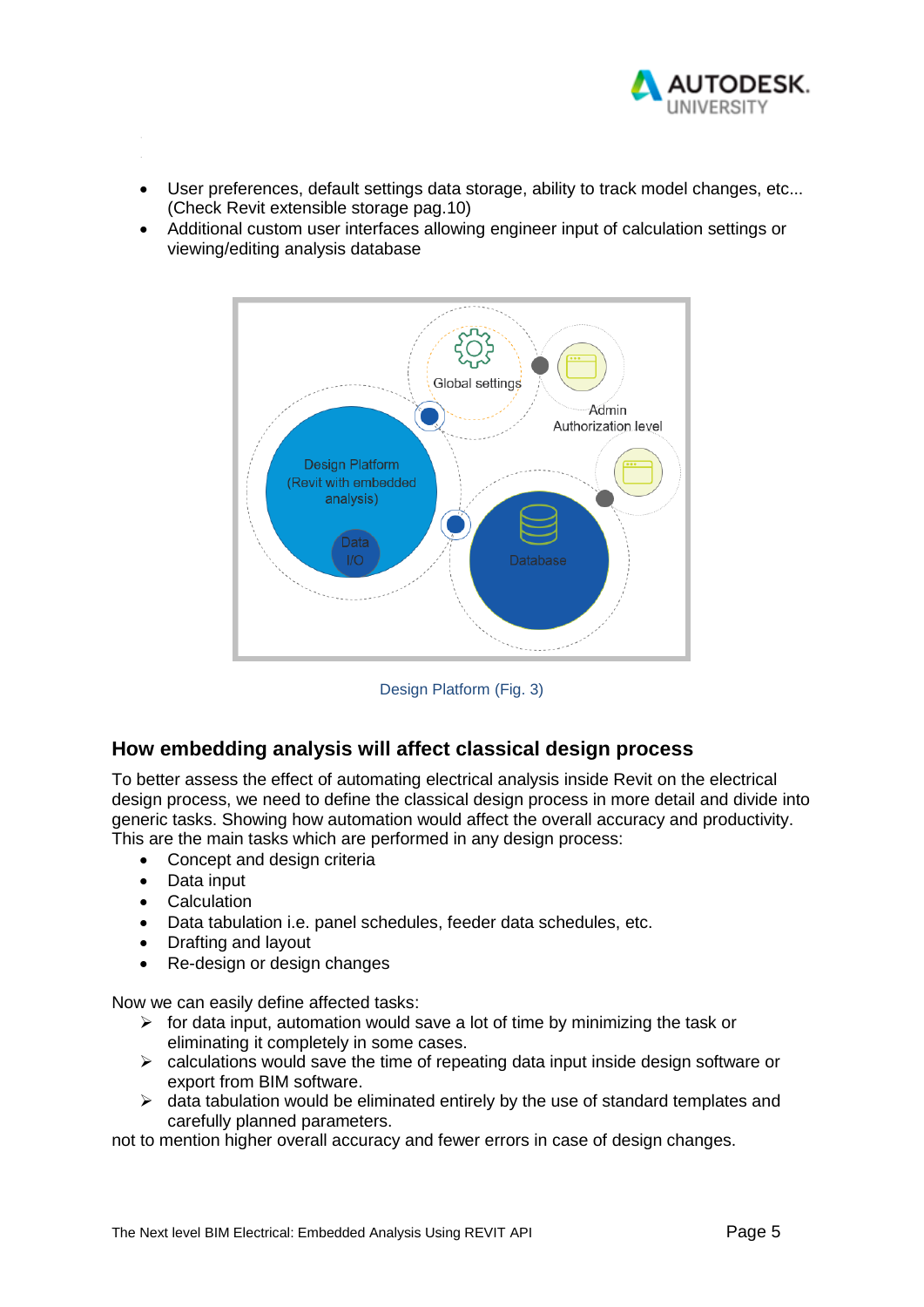

## <span id="page-5-0"></span>**Steps to implementation**

The process described below for utilizing Revit for electrical analysis is not intended as the only solution, but as a tested working approach, some steps might vary depending on the final goal and complexity of analysis required, but the following should apply to most electrical analysis commonly performed by electrical engineers.

<span id="page-5-1"></span>**1. Engineering analysis breakdown structure**

To start planning your analysis platform, you need to re-arrange your analysis into a software-friendly structure (Fig.4), cut into smaller blocks and label each part based on where it belongs in your design platform, through the following steps:

#### A. Determine target analysis

Defining your target is the first step in this process, whether it is short circuit analysis, equipment sizing, etc.

### B. Define global Settings

Settings are values that apply to the whole project, usually pre-set at project start and affect the final analysis output, i.e. Ambient temperature, Frequency, Voltage levels, etc.

### C. Summarize calculation references (Database)

Calculation references are usually a set of values, tables or charts used as reference for analysis process to extract data required for analysis such as: the next available standard rating, extract specific manufacturer data to feed into analysis or choose code regulated factors according to design conditions, this might include cables manufacturer data, breaker ratings or equipment sizes.

#### D. Define analysis Inputs

Inputs are values required to process calculation formulas, usually provided by engineer and can take many forms (such as Load value, Load type, installation conditions, etc.).

#### E. Prepare list of formulas

This are all the formulas, equations, required to produce the final output of targeted analysis.

#### F. Define analysis outputs

This can be summed as all information, values resulting from performed analysis and is considered the final deliverable of the analysis process.



Analysis breakdown structure (Fig. 4)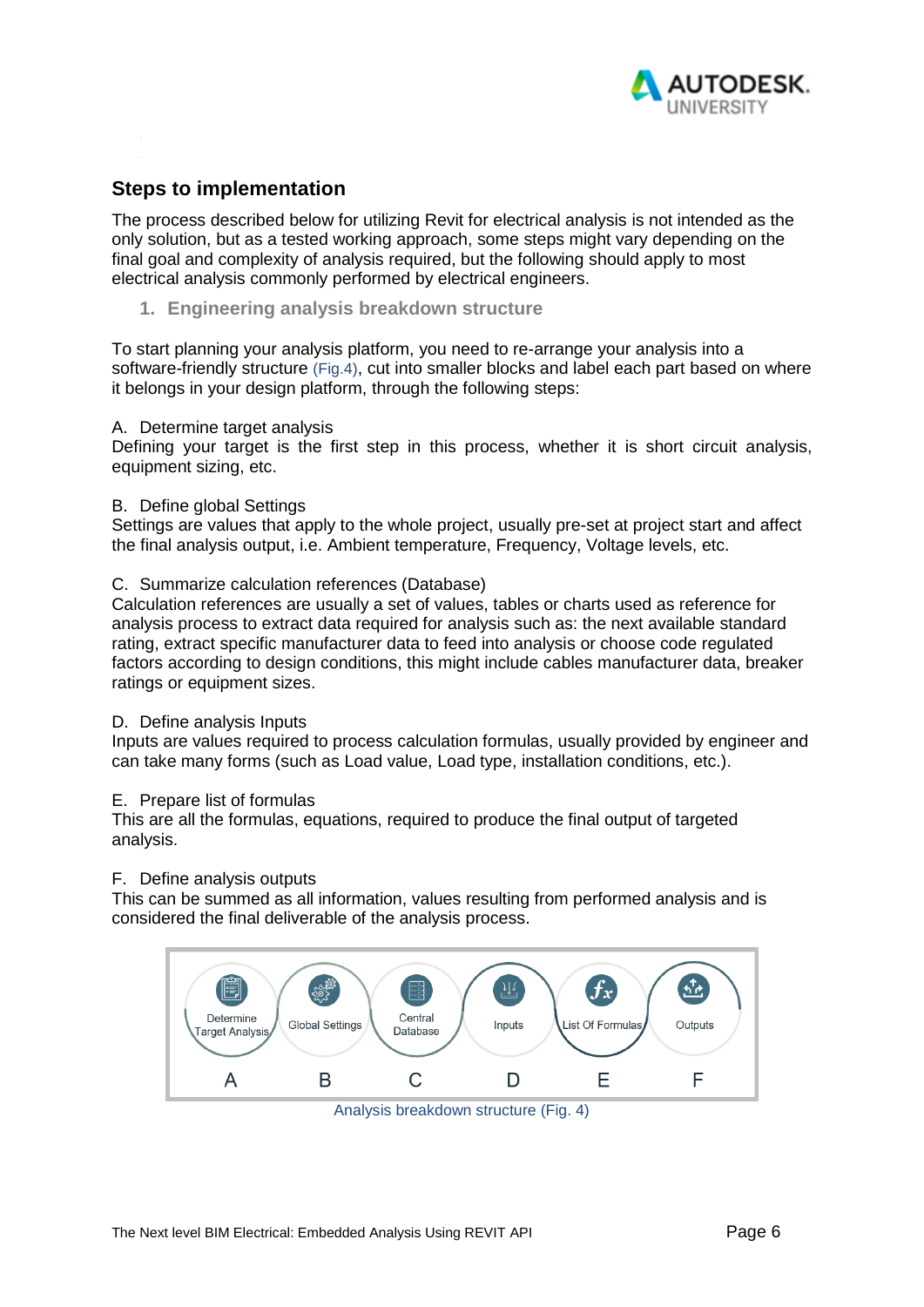

### <span id="page-6-0"></span>**2. Standardizing BIM objects (Families, Templates)**

The second step of this methodology is to make sure that all your families, templates, etc... are ready for the transition, all the data needed for your design process should either be available or have the correct list of parameters and Revit settings carefully planned to match the final outcome. Carefully planning your families' library and templates in Revit is a crucial step to the success of this process.

Electrical families in Revit are ready with basic system parameters that define main electrical characteristics, but parameters required to perform any kind of advanced analysis are not available, that's why they should be manually created inside Revit.

<span id="page-6-1"></span>Note that, this is an evolving process where you will continuously develop your central resources (families, templates) along with your analysis platform features.

#### **2.1. How to plan each electrical family in Revit?**

The following are the basic parameters categories you need to plan for your families, as it progresses, you will add, remove, associate parameters to one another or create formulas connecting them:

- Input parameters
- Outputs
- Analysis flow control (i.e. yes/no parameters to enable/disable element calculations)

create a simple spreadsheet detailing parameter type, group, measurement unit, usage, might be a good idea at this point (Fig.5)

| <b>Added</b><br>To<br>$\overline{\phantom{a}}$ | <b>Shared Parameter</b><br>$\overline{\mathbf{v}}$ | <b>Discipline</b><br>$\overline{\mathbf{v}}$ | <b>Type</b><br>÷           | <b>Group</b><br>$\overline{\phantom{a}}$  | <b>Electrical</b><br><b>Circuite</b> | Electrical<br><b>Equipment</b> | <b>Electrical Lighting</b><br><b>Fixtures</b> | <b>Devices</b>           |
|------------------------------------------------|----------------------------------------------------|----------------------------------------------|----------------------------|-------------------------------------------|--------------------------------------|--------------------------------|-----------------------------------------------|--------------------------|
| <b>System</b>                                  | <b>Circuit Number</b>                              | ٠                                            |                            |                                           | Instance                             | Instance                       | Instance                                      | <b>Instance</b>          |
| <b>System</b>                                  | Panel                                              |                                              |                            |                                           | Instance                             | Instance                       | Instance                                      | Instance                 |
| Family                                         | <b>Load Classification</b>                         | Electrical                                   | <b>Load Classification</b> | <b>Electrical - Loads</b>                 |                                      | <b>Type</b>                    | Mixed                                         | <b>Type</b>              |
| <b>System</b>                                  | <b>Apparent Load</b>                               | <b>Electrical</b>                            | <b>Apparent Power</b>      | <b>Electrical - Loads</b>                 |                                      | Instance                       | Instance                                      | Instance                 |
| <b>Mixed</b>                                   | <b>Power Factor</b>                                | Common                                       | <b>Number</b>              | <b>Electrical - Loads</b>                 |                                      | Mixed                          | Mixed                                         | Mixed                    |
| <b>Mixed</b>                                   | <b>Element Name</b>                                | Common                                       | <b>Text</b>                | <b>Electrical - Loads</b>                 | $\tilde{\phantom{a}}$                | <b>Type</b>                    | Mixed                                         | Instance                 |
| <b>Mixed</b>                                   | <b>Element Rating</b>                              | Common                                       | Text                       | <b>Electrical - Loads</b>                 |                                      | <b>Type</b>                    | Instance                                      | <b>Instance</b>          |
| <b>Mixed</b>                                   | <b>True Power</b>                                  | <b>Electrical</b>                            | Wattage                    | <b>Electrical - Loads</b>                 | $\sim$                               | <b>Type</b>                    | Mixed                                         |                          |
| <b>Family</b>                                  | <b>Incomer Cable Size</b>                          | Common                                       | <b>Text</b>                | <b>Electrical - Loads</b>                 |                                      | Instance                       |                                               |                          |
| Family                                         | <b>Incomer Cable Type</b>                          | Common                                       | Text                       | <b>Electrical - Loads</b>                 | $\sim$                               | Instance                       | ÷.                                            | $\overline{\phantom{a}}$ |
| Family                                         | <b>Incomer Rating A</b>                            | Common                                       | <b>Text</b>                | <b>Electrical - Loads</b>                 |                                      | Instance                       |                                               |                          |
| <b>Family</b>                                  | <b>Incomer Type</b>                                | Common                                       | Text                       | <b>Electrical - Loads</b>                 | $\sim$                               | Instance                       | ä,                                            | ÷,                       |
| <b>Family</b>                                  | Duty-Standby                                       | Common                                       | Yes/No                     | <b>Electrical - Loads</b>                 |                                      | ٠                              | Instance                                      |                          |
| <b>Family</b>                                  | <b>Starter Type</b>                                | Common                                       | <b>Text</b>                | <b>Electrical - Loads</b>                 | $\mathbf{r}$                         | $\sim$                         | Instance                                      | ä,                       |
| Family                                         | <b>MCB</b> Trip                                    | Common                                       | Integer                    | <b>Electrical - Circuiting</b>            | Instance                             | ÷.                             |                                               | ٠                        |
| <b>Family</b>                                  | <b>MCB</b> Frame                                   | Common                                       | Integer                    | <b>Electrical - Circuiting</b>            | Instance                             | $\sim$                         | ٠                                             | $\overline{a}$           |
| <b>Family</b>                                  | <b>Total Connected Load</b>                        | Common                                       | Number                     | <b>Electrical - Loads</b>                 | Instance                             | Mixed                          | Mixed                                         |                          |
| Family                                         | Normal Demand Load KW                              | Common                                       | <b>Number</b>              | <b>Electrical - Loads</b>                 | Instance                             | Mixed                          | Mixed                                         | ÷                        |
| <b>Family</b>                                  | <b>Normal Demand Factor</b>                        | Common                                       | Number                     | <b>Electrical - Loads</b>                 | Instance                             | Mixed                          | Mixed                                         | ä,                       |
| <b>Family</b>                                  | * sential Demand Load KW                           | Common                                       | <b>Number</b>              | <b>Electrical - Loads</b>                 | Instance                             | Mixed                          | Mixed                                         | ٠                        |
| Family                                         | <b>Essential Demand Factor</b>                     | Electrical                                   | <b>Number</b>              | <b>Electrical - Loads</b>                 | Instance                             | Mixed                          | Mixed                                         | ä,                       |
| Project                                        | LTG DF                                             | Common                                       | <b>Number</b>              | <b>Electrical - Loads</b>                 | ٠                                    | Instance                       | ٠                                             | ٠                        |
| Family                                         | <b>SC Rating</b>                                   | Common                                       | <b>Text</b>                | <b>Electrical - Loads</b>                 |                                      | Instance                       |                                               |                          |
|                                                |                                                    |                                              |                            |                                           |                                      |                                |                                               |                          |
|                                                |                                                    |                                              |                            |                                           |                                      |                                |                                               |                          |
|                                                |                                                    |                                              |                            |                                           |                                      |                                |                                               |                          |
| ×.                                             | a a<br>Links<br><b>EL Equipment</b><br>Maintenance |                                              | Containment                | <b>LTG Fixtures</b><br><b>EL Fixtures</b> |                                      | <b>LTG Devices</b>             | Annotations                                   | Tags                     |

Parameters planning (Fig. 5)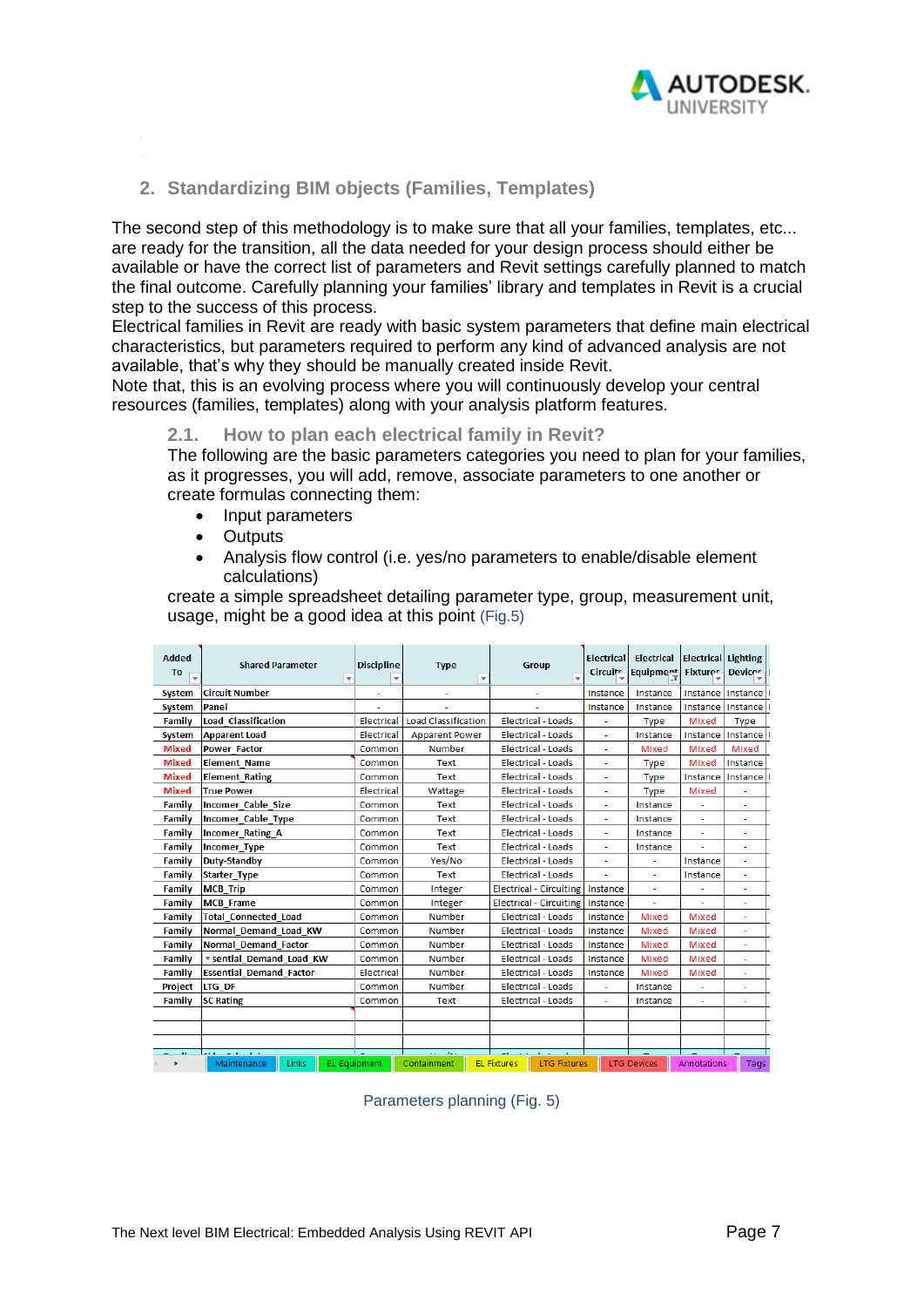

### **3. Building activity flow diagram**

<span id="page-7-0"></span>The definition of an activity flow diagram is "a flowchart to represent the flow from one activity to another activity. The activity can be described as an operation of the system." This is simply laying out analysis steps in the most logical order possible combined with the following:

- Data extraction stages
- Data validation (is the data correct or sufficient for the next analysis step?)
- Which Revit elements or categories to extract data from or write data to
- Calculation steps along with required formula at each step
- When to interact with the database and what to retrieve

Figure 6 demonstrates a sample activity flow diagram for voltage drop calculations.



Sample voltage drop calculation activity flow diagram (Fig. 6)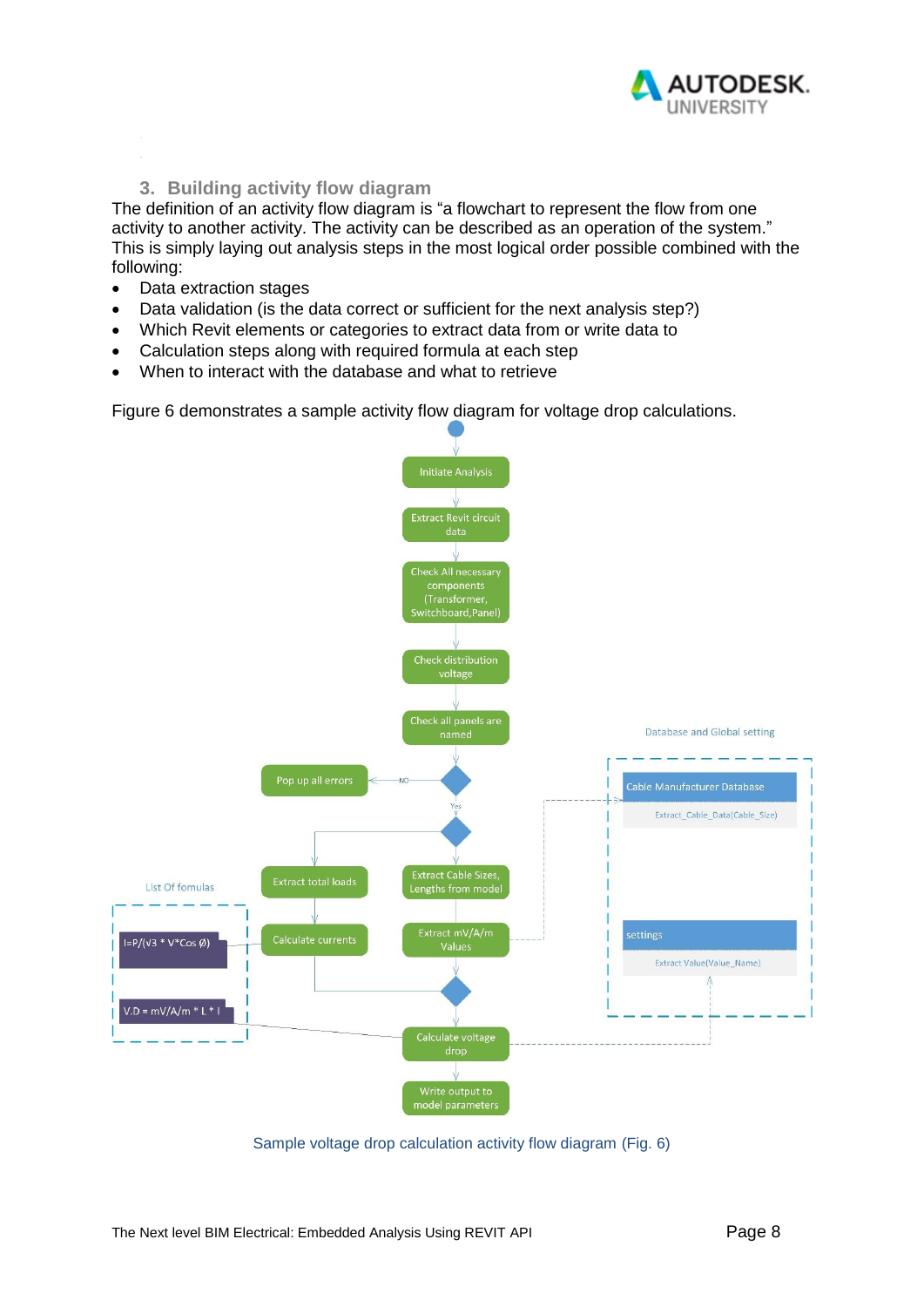

#### **4. Build your database**

<span id="page-8-0"></span>Performing advanced analysis or calculations involves most of the time, equipment or devices selection from a standard set of manufacturer ratings tables, charts or any form of structured data needed.

This data can't be stored inside Revit due to its complexity, that's why we need a form of an external database and to create such database the following steps are recommended:

- Determine target analysis required references (cables data, protection devices data, etc.)
- Define specific fields (C.B. ampere frame, C.B. ampere trip, cable cross section, current carrying capacity, etc.)
- Define your technical sources or references (manufacturer data, code)
- Determine your database management system (MS Access, SQL, Cloud)

Moreover, you need to think of the following additional characteristics:

formats, precision, units conversion? how "editable" your database will be? is it fixed or updated regularly? who is authorized to access the database in editing mode? do you need an external user interface (outside Revit) to edit the database?

once you got all that figured out, you are ready to tabulate your data into corresponding tables (Fig. 7), your database might include for example: standard ratings, capacities at different operating conditions, manufacturer-specific data, etc.

Another usage of the database is to store user-specific preferences, settings, previous analysis records, but here comes a Revit API important feature that is more suitable for such tasks, which is Revit's extensible storage.

| All Tables                     | $\bullet$ $\lt$ | 用      | MultiCoreFRXLPELS0H |              |                    |          |     |     |                                                                                        |
|--------------------------------|-----------------|--------|---------------------|--------------|--------------------|----------|-----|-----|----------------------------------------------------------------------------------------|
| Search                         | م               |        | ID<br>÷             | Conductor -  | Earth $\mathbf{v}$ |          |     |     | CCC_Ground $\cdot$ CCC_Ducts $\cdot$ CCC_Air $\cdot$ Approx Overall diameter $\cdot$ 4 |
|                                |                 |        |                     | 1.5          | $\overline{2}$     | 26       | 23  | 22  | 11.8                                                                                   |
| <b>SingleCorePVCPVC</b>        | 슷               |        |                     | 2.5          | $\overline{2}$     | 35       | 29  | 32  | 12.9                                                                                   |
| SingleCorePVCPVC: Table        |                 |        | 3                   | 4            | 4                  | 45       | 36  | 41  | 14.1                                                                                   |
| <b>MOTORratings</b>            | 슷               |        | 4                   | 6            | 6                  | 57       | 45  | 50  | 15.5                                                                                   |
| MOTORratings : Table           |                 |        | 5                   | 10           | 10                 | 75       | 60  | 68  | 16.9                                                                                   |
| <b>SingleCoreXLPEPVC</b>       | 슷               |        | 6                   | 16           | 16                 | 97       | 75  | 89  | 19.4                                                                                   |
| SingleCoreXLPEPVC: Table       |                 |        | $\overline{7}$      | 25           | 16                 | 155      | 112 | 131 | 25.5                                                                                   |
| <b>SingleCoreXLPELS0H</b>      | ×.              |        | 8                   | 35           | 16                 | 186      | 136 | 161 | 28.1                                                                                   |
| <b>MCCB</b>                    | 슷               |        | 9                   | 50           | 25                 | 225      | 162 | 197 | 29.7                                                                                   |
| MCCB: Table                    |                 |        | 10                  | 70           | 35                 | 276      | 204 | 249 | 34.2                                                                                   |
| <b>MCPR</b>                    | 슷               |        | 11                  | 95           | 50                 | 330      | 243 | 303 | 36.9                                                                                   |
| MCPR: Table                    |                 |        | 12                  | 120          | 70                 | 374      | 282 | 352 | 41.4                                                                                   |
| <b>SingleCoreFRXLPELS0H</b>    | x               |        | 13                  | 150          | 95                 | 421      | 321 | 405 | 45.9                                                                                   |
| <b>ACB</b>                     | 슷               |        | 14                  | 185          | 95                 | 475      | 369 | 467 | 50.9                                                                                   |
| 蘁<br>ACB: Table                |                 |        | 15                  | 240          | 120                | 551      | 431 | 554 | 57.1                                                                                   |
| <b>MultiCorePVCPVC</b>         | 슷               |        | 16                  | 300          | 150                | 621      | 493 | 636 | 62.7                                                                                   |
| MultiCorePVCPVC: Table         |                 |        | 17                  | 400          | 240                | 706      | 571 | 741 | 71.7                                                                                   |
| <b>MultiCoreXLPEPVC</b>        | 슷               | $\ast$ | (New)               | $\mathbf{0}$ | $\mathbf{0}$       | $\Omega$ |     |     | 0.0 <sub>1</sub>                                                                       |
| MultiCoreXLPEPVC: Table<br>USC |                 |        |                     |              |                    |          |     |     |                                                                                        |

Sample database built using Microsoft Access (Fig. 7)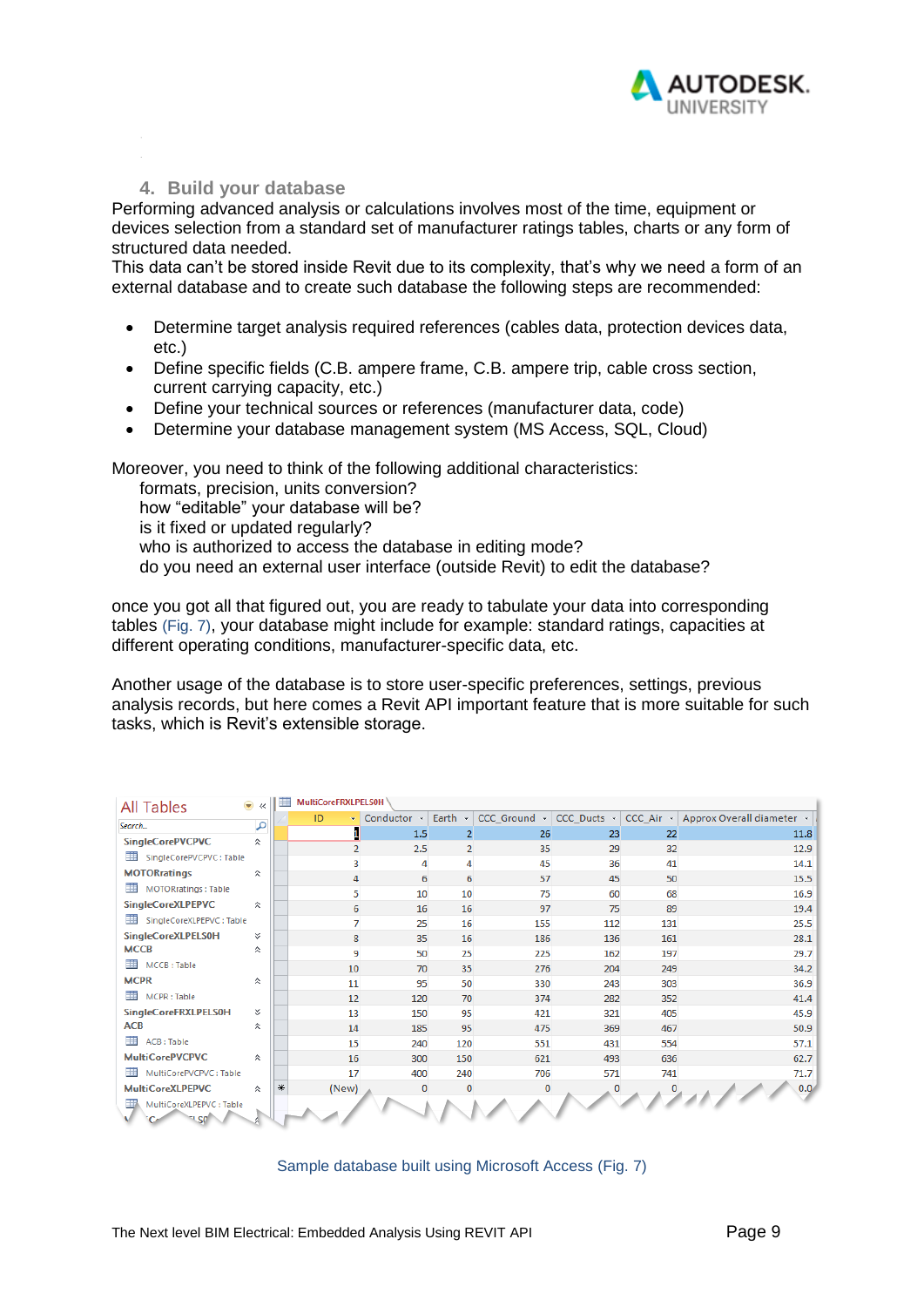

#### **5. Design your interface, shape the user experience**

<span id="page-9-0"></span>Before rushing to developers for help and thinking of the programming skills needed for such a task, this step is mainly about the engineering part of the interface, and the technical rules governing it.

Many technical considerations should be taken into account while designing your interface. these considerations might include default values for calculation settings, maximum and minimum values for parameters governed by a certain "range" limit (Fig. 8) or cable types available in the cable selection menu.

Many of the decisions taken during the interface design process will have influence on the previous steps, for example, a cable selection menu containing fire rated cable, engineer should be able to view if the load is life safety or not, consequently, Revit family should be planned to include such parameter, etc.



Sample settings interface drawn using Microsoft Visio (Fig. 8)

### <span id="page-9-1"></span>**Revit extensible storage**

As each engineering analysis project has its own assumptions and design conditions, one of the main obstacles when embedding electrical analysis in Revit using the API, is storing calculations preferences for each model, if the engineer changes ambient temperature from its default value to another, corresponding to the project's design condition, this value is supposed to remain the same after closing and re-opening Revit file.

The simplest form of such storage is a Revit shared parameter, but this leaves the values prone to human error and unintended change.

Luckily Revit API includes a feature called extensible storage, this feature allows the storage of structured data with multiple fields or properties and their values totally invisible from the user (Fig. 9), moreover, it allows assigning this data to family instances, which might be suitable to store calculation results.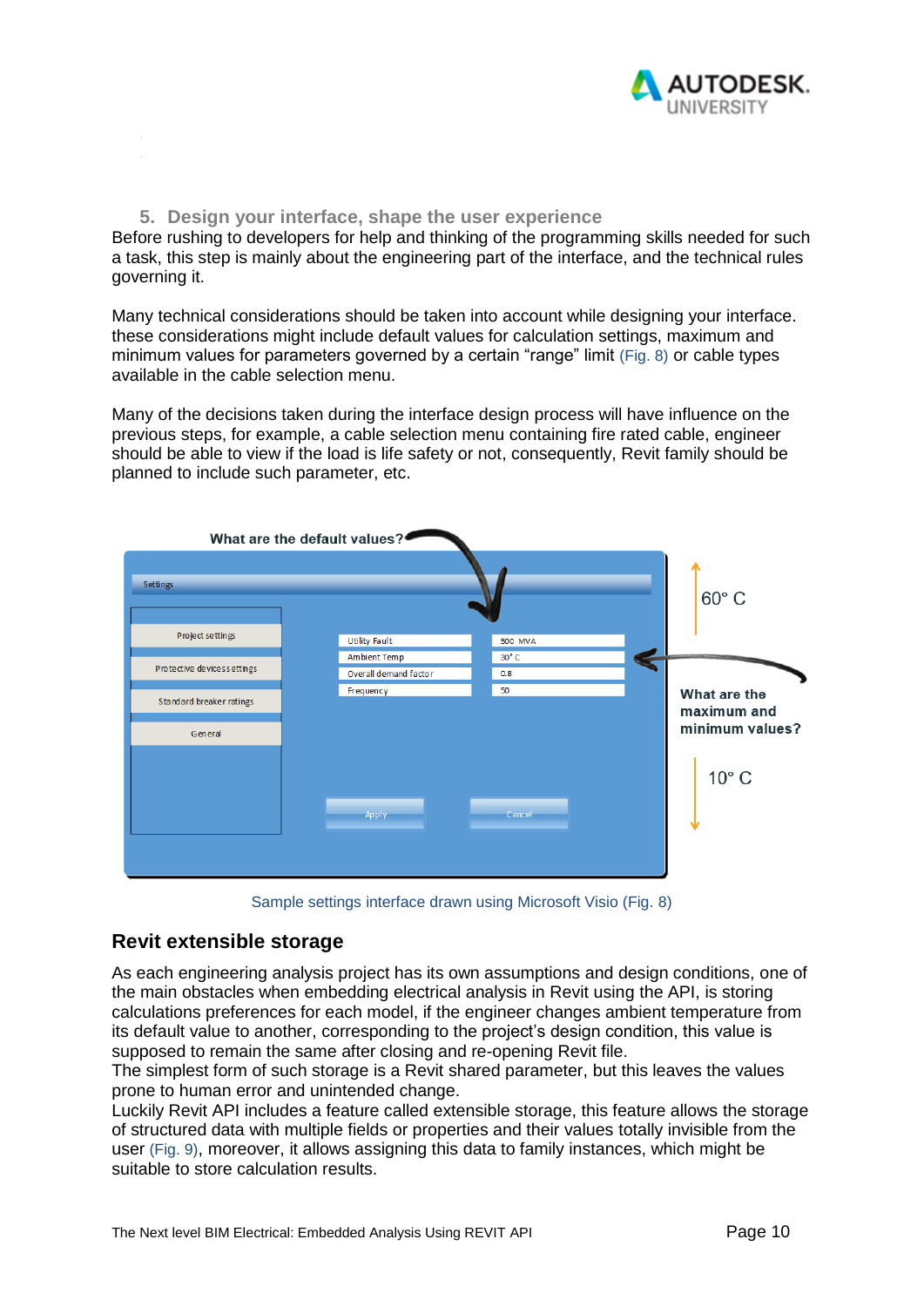

This data is reserved even after Revit file is closed, for more on extensible storage please check helpful resources at the end of this document



Revit API extensible storage (Fig. 9)

## <span id="page-10-0"></span>**Get acquainted with Revit API key capabilities**

At this point, you need to navigate online blogs and SDK samples for code blocks that perform the key functionalities of your analysis solution, whether you need to access data inside Revit or integrate with an external database.

The below are considered key functions when building a solution for most types of electrical analysis (Fig. 10):

- Extract and access data on links (Other disciplines data needed for analysis)
- Extract electrical (MEP) system hierarchy
- Read/Write parameters
- Retrieve/write data from/to external database
- Revit's extensible storage capabilities

By centralizing key functions of your solution and their required code samples, you can avoid a lot of confusion and duplication of effort in the process.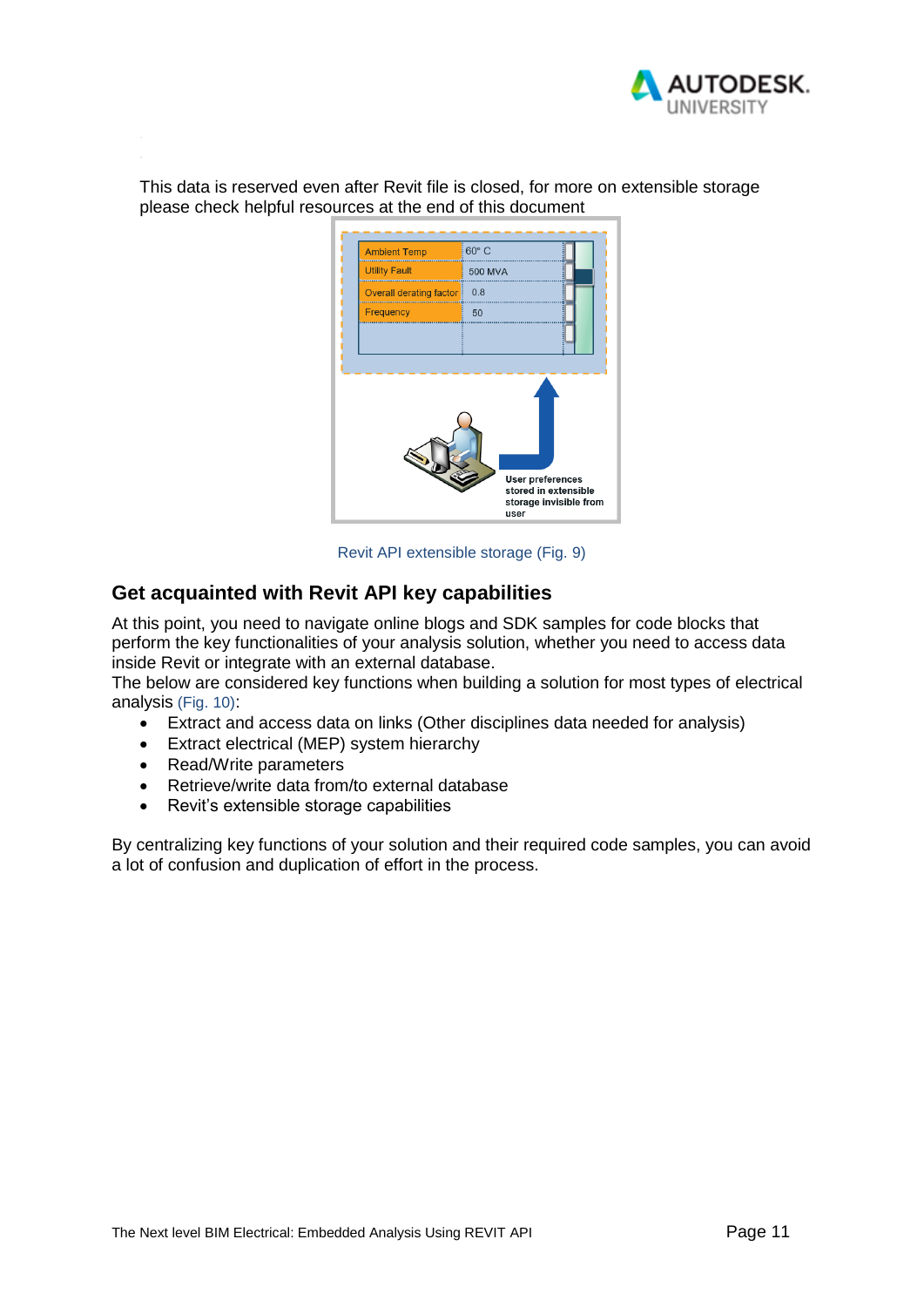



## <span id="page-11-0"></span>**Prepare your code snippets**

Start building a code library for each of your solution key functions, since this will make it easier to code complex functionalities and focus coding effort and time.

# <span id="page-11-1"></span>**Conclusion**

Through the power of the Revit API, a lot of advanced MEP analysis Can be performed directly inside Revit, resulting in a more connected BIM for MEP workflow, higher accuracy, limited human error, significantly save time and resources moving the MEP disciplines to next level of BIM on the road to full optimization.